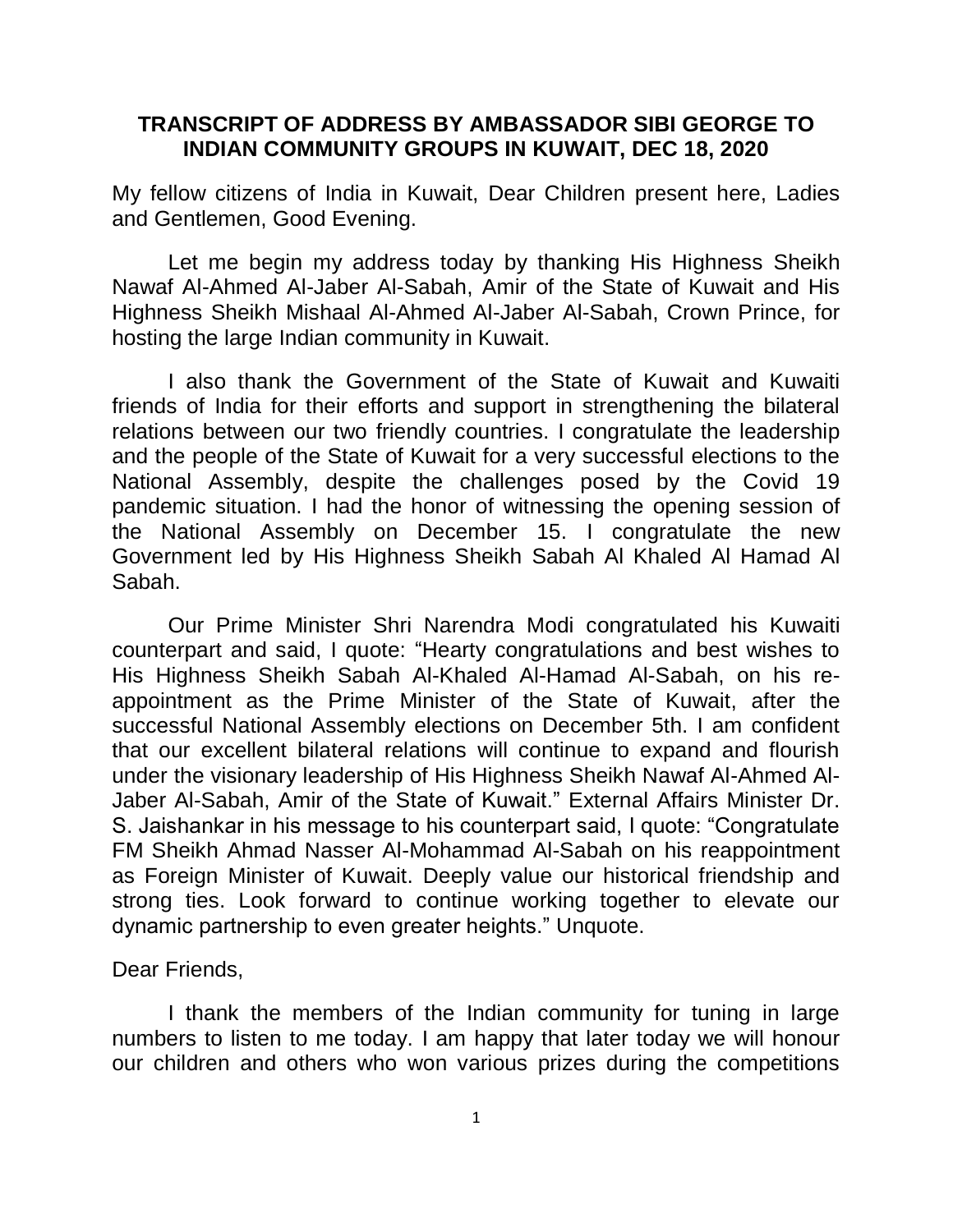that Embassy organized during the last few months. I request you to continue to stay on line to encourage the winners.

It has been a little over four months since I arrived in Kuwait, with a mandate from our Hon'ble Rashtrapatiji to represent him and over 1.3 billion Indians in this important country and to enhance our relationship. As part of this mandate, I have a responsibility to be in constant touch with our community in Kuwait and also to regularly communicate with you on developments in our bilateral relations with Kuwait and also on the efforts being undertaken by the Embassy in streamlining and improving the Consular services and Community Welfare measures.

I would have loved to meet you all personally at the Embassy premises, but unfortunately due to the Covid 19 pandemic situation webinar and virtual meetings continue to be the best mode of engagement in these difficult times. I could not meet most of you on August 15, our independence day last year and I do not know whether we will be able to meet in large numbers on January 26, our Republic Day next year. I would like to mention that in the Embassy we strictly implement all guidelines related to Covid 19 pandemic and follow all norms of social distancing adhering to the Jan Andolan program against COVID-19 that Hon'ble Prime Minister launched in October. Within the constraints of Covid 19 pandemic I try my best to meet our community in small groups, while endeavoring to provide best possible consular service and continue our community welfare activities.

I have been meeting the community in small groups since my arrival. On an average, I have been meeting at least two groups each day in the last four months, and some of you through our Open House program. I have also been receiving a large number of emails and letters from various groups and community sharing their concerns on various issues and also coming up with ideas and suggestions in promoting our relations with Kuwait and also in improving the consular service and community welfare measures. I look forward to continue my engagement with each of the associations and groups and community members, of course, by following the Covid 19 pandemic related guidelines. As I am not able to meet our community in large numbers due to Covid situation, I thought it important to address all groups and associations virtually today, to brief you on what we have been doing and what we propose to do.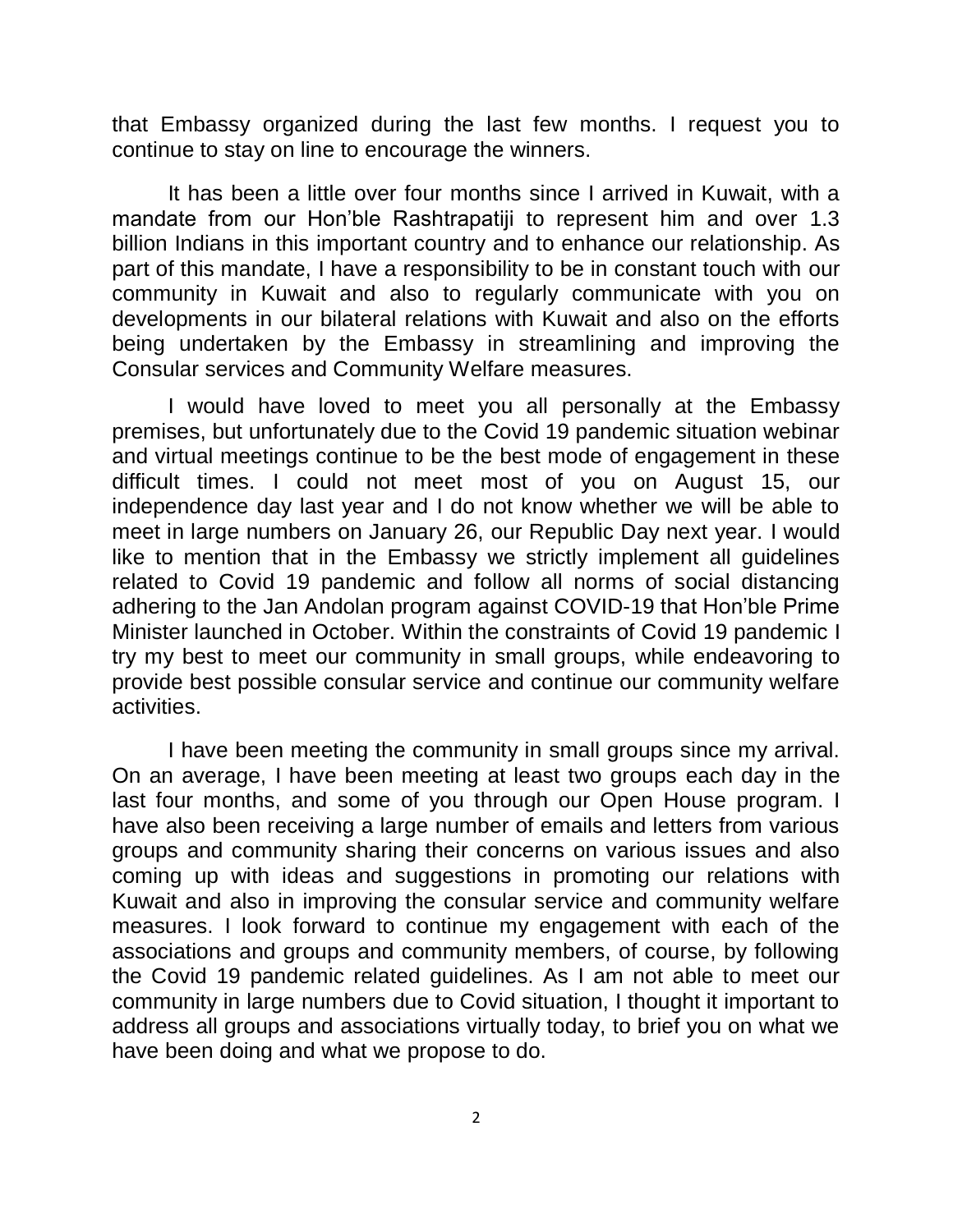I thank our dear doctors, nurses and other medical personnel in Kuwait who work day in and day out to save lives, in our fight against Covid 19 pandemic. I thank the many community members and various associations who individually and in coordination with ICSG took several steps to help our brothers and sisters in need during the most difficult days of the pandemic. The crisis is still not over. We should spread the message to people not to panic and to remain calm and confident. I urge our medical professionals, teachers and office bearers of various associations to continue to offer their voluntary counselling services, particularly to the vulnerable segments of our society, and help them deal with the mental stress resulting from the ongoing pandemic.

## Dear Friends,

The Gulf is a very important region for us. It is part of our extended neighborhood. With Kuwait we have historic relationship which can be traced back to several centuries.

Geographic proximity, historical trade links, cultural affinities, people to people connect and growing cooperation in key areas of mutual interest, including energy security, trade and investment, infrastructure development projects, petrochemicals and education continue to strengthen and broaden our longstanding partnership.

There are crucial areas, apart from trade and investment, such as security, fight against terrorism, defence, science and technology where we are in regular engagement with this important country. Some of the areas of mutual interest include information and communication technology, biotechnology, small and medium enterprises entrepreneurship, alternative energy sources, the list is long and expanding. Of course in each of these areas, we need to do more to realize the huge potential that exits. I believe that our vibrant community can play a significant role in building this partnership.

The leadership of our two countries are in regular contact giving us clear guidance and roadmap to strengthen our partnership at all levels. In April this year our Prime Minister held a telephone conversation with the Prime Minister of Kuwait. Our Foreign Ministers are in regular contact. Our Minister of Petroleum and Natural Gas was here in October this year. On my part too, I continue to meet the leadership of this country at the political, official, business and cultural level to explore ways and means to deepen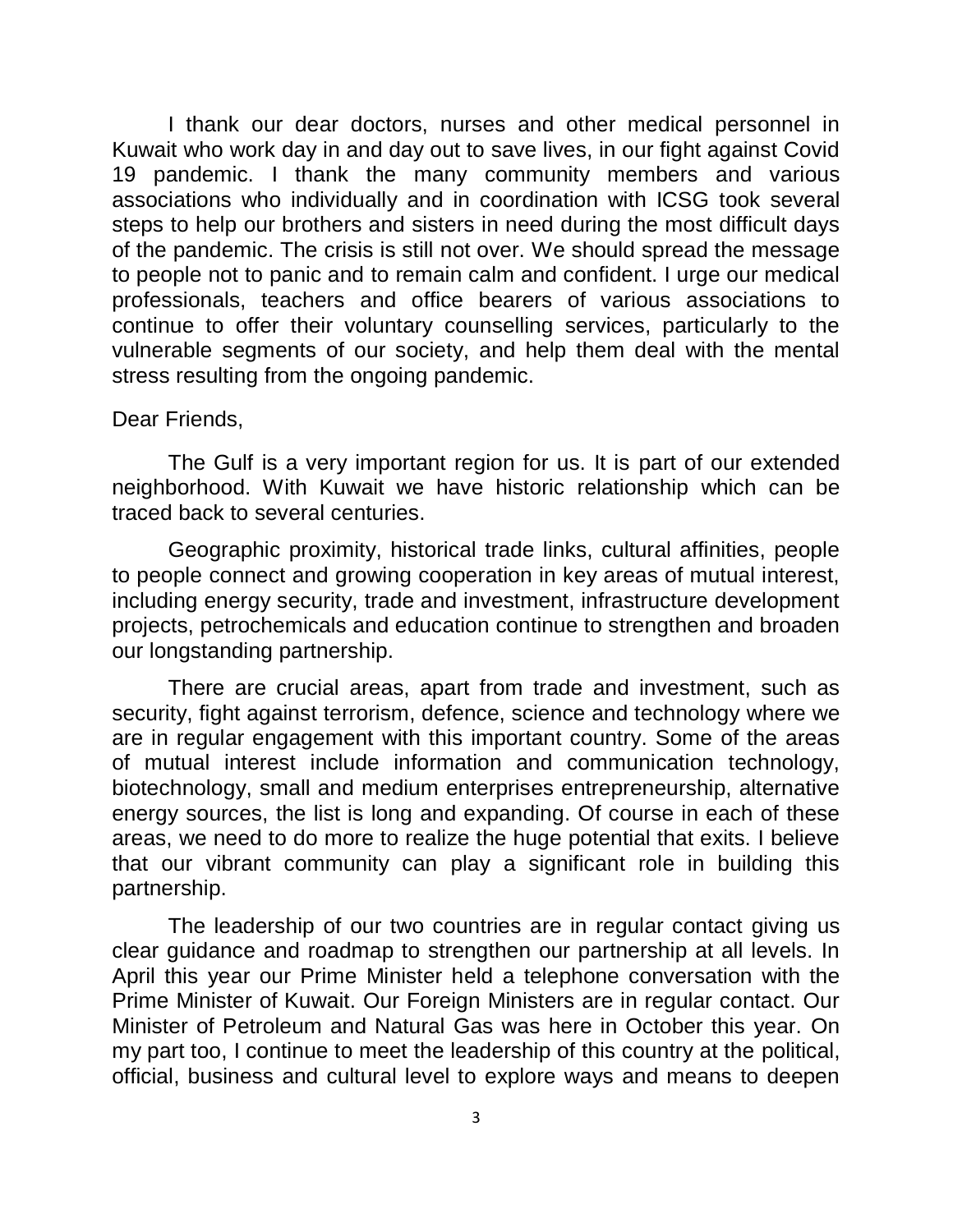our partnership. We will continue these efforts in coming weeks and months.

While we continue to maintain our regular engagement at the Government to Government level, it is important to state that India – Kuwait relationship is a partnership not only between governments and officials, it is a partnership involving many stakeholders; business establishments, industry and commercial chambers, investment boards, industry groups, factories, universities, science and technology establishments, academicians, scholars, students, innovation and research organizations, and importantly our Indian community with its most vibrant people to people contacts. I would like to call our relationship a Longstanding Dynamic Partnership. It is this partnership that I endeavor to promote and expand, and I seek your support and assistance in these efforts.

When each of our community members currently employed in Kuwait, do their assigned job with dedication, sincerity and honesty, they earn respect for themselves and for our country. I am happy that each of the Kuwaiti leaders and citizens that I met during the last few months, spoke so high of the hardworking, peace loving and law abiding qualities of our community. Such comments make us so proud of our community.

Many of you, as residents of Kuwait, are aware of the excellent relations that we maintain with this country. I thought it is important to reiterate this today in my address, as we are entering into an important phase of our relationship. In 2021-22 we will celebrate the  $60<sup>th</sup>$  anniversary of establishment of our diplomatic relations. This is an important milestone in the history of our engagement. Similarly, for India 2021-22 is a very important year when we celebrate the  $75<sup>th</sup>$  anniversary of our Independence.

As part of these two important anniversaries, the Embassy plans to celebrate India in a big way in Kuwait. We plan to organize a series of events aimed at increasing our outreach within Kuwait, to project the new India and also to further deepen our engagement at political, economic, cultural, scientific and people to people levels. I would like each one of the associations, groups and individuals to contribute in these efforts.

## Dear Friends,

One of the first decisions that I took on my arrival in Kuwait in August is to engage with all Indian associations and groups in Kuwait. I reviewed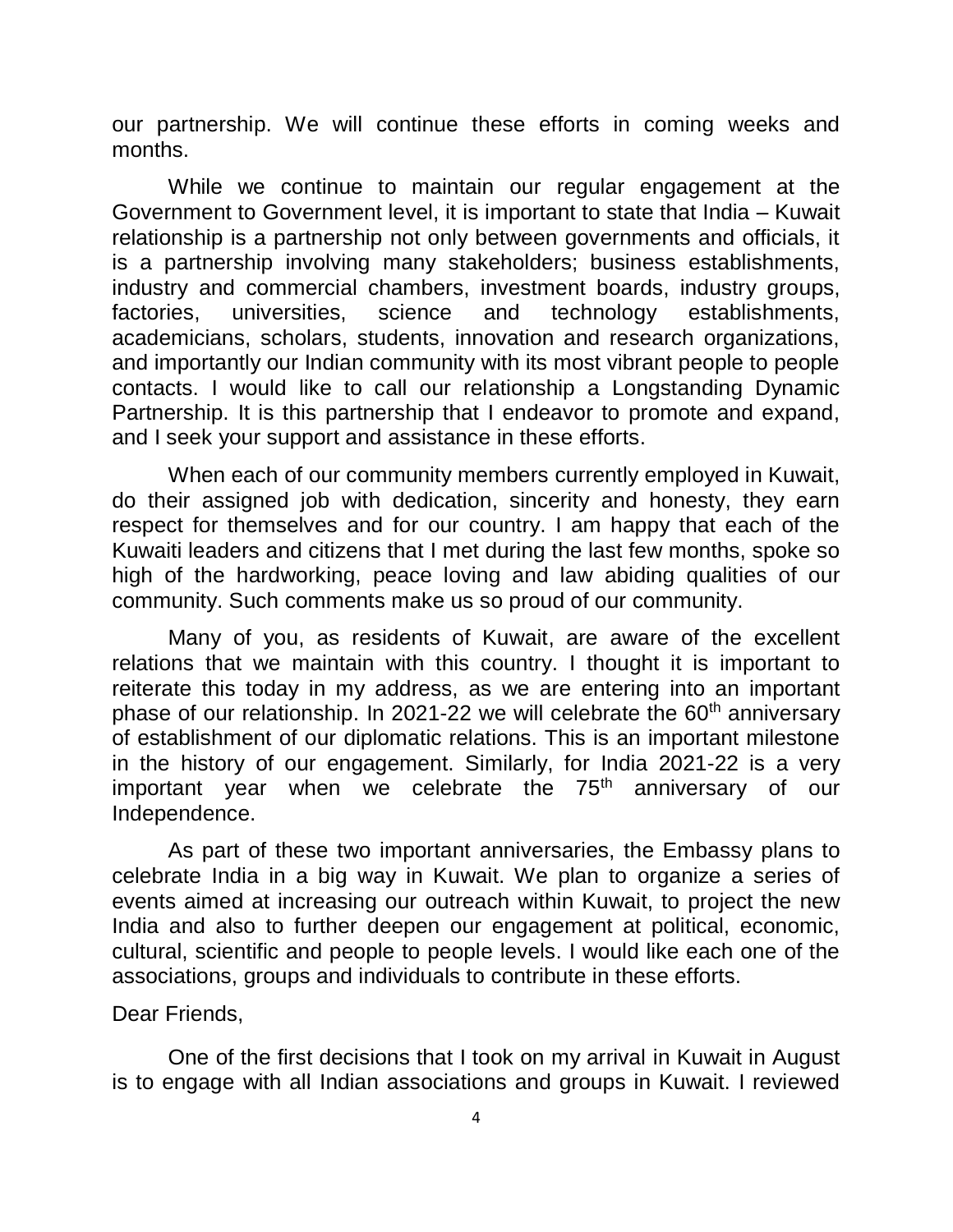an earlier decision to de-register some of our associations and groups in the past and reinstated all associations as our partners. I am happy that today all associations and groups in Kuwait are our partners in building our partnership with Kuwait. Almost all associations have now updated their contact details, those who have not updated, please do so.

I would like each of the associations and groups to come up with ideas aimed at celebrating 75<sup>th</sup> anniversary of our independence and 60<sup>th</sup> anniversary of our diplomatic relations. Many associations and groups have already sent in their ideas and suggestions to me. I urge those who have not sent their ideas and suggestions to share those with me either through email or letters. It is the same proposal that I have with our schools. Every cultural program, business program and outreach efforts that we do in Kuwait in 2021-22 could be made part of these important anniversary celebrations. To celebrate the  $60<sup>th</sup>$  anniversary, I am looking at organizing 600 events and to celebrate the  $75<sup>th</sup>$  anniversary I am looking at organizing 750 events.

As you are aware, the Embassy has in recent weeks set up three outreach platforms ICN, IPN, IBN. ICN (Indian Cultural Network) as a platform to highlight our cultural diversity and art forms and to recognize and promote the artistic skills within our diaspora. IPN (Indian Professionals Network) as a platform to learn from the expertise and experiences of our distinguished professionals here and imbibe the best practices. IBN (Indian Business Network) as platform to showcase India's economic and scientific transformation and to highlight the billion opportunities that India offers for business partnership. Similarly, in order to promote Indian culture and our rich literary heritage, we have launched a Thematic Library project.

I am also pleased to inform you that the Embassy, in association with IBN, has already organized a number of business promotion events under the theme of "Aatmanirbhar Bharat". Many more events are lined in the coming weeks/month ahead; we have sectoral events focusing on marine products and information technology; we have events promoting various States of India under the theme "State Facilitation". We will also be conducting our next regular Open House Session and a seminar on "Kuwaiti Labour laws" on 23 December 2020. I invite you all to attend these events.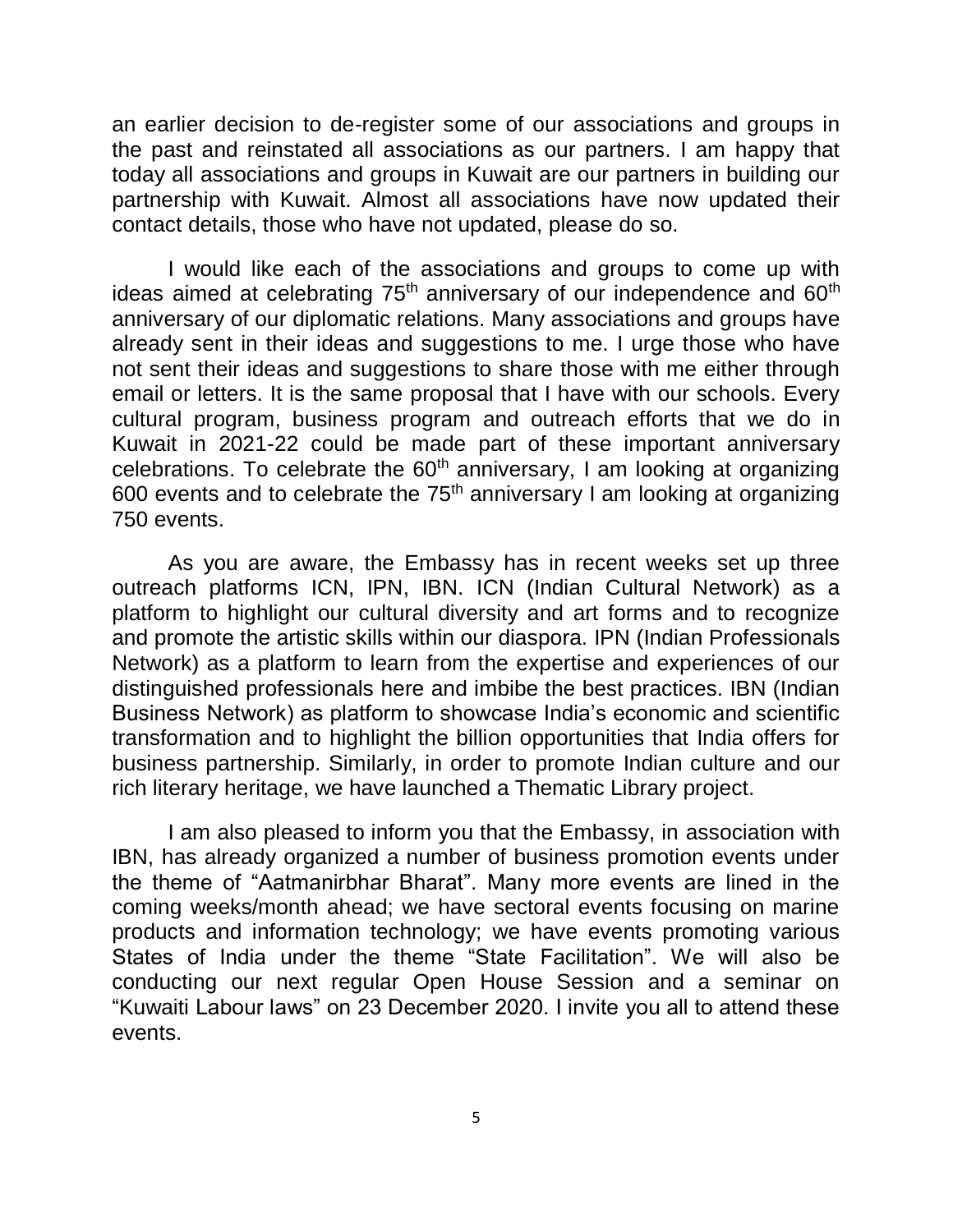I am happy to see the overwhelming response to many of our initiatives. I would invite all those who have not joined IBN, IPN, ICN platforms to participate in our various outreach efforts. In coming weeks and months, we will come up with various projects and initiatives through these platforms.

Today I am announcing the launch of 'Ambassador's Cup Annual Debate' and an 'Ambassador's Cup Elocution Competition' for our school children starting 2021. We will work with all our schools, principals, teachers and parents to organize a memorable program.

## Dear Friends,

While most of our Kuwaiti friends have some connect with India, many are not aware of the steady economic and scientific transformation that India witnessed in recent years. We need to reach out to them. Many of our Kuwaiti friends have in their 'wish list' a visit to India. My endeavor is to move that from the 'wish list' to a 'to do' list. Get them to travel to India to experience the new India.

I would like India to be the first destination that our Kuwaiti friends visit in the post Covid 19 days. I need your support for that. Please invite your Kuwaiti friends and colleagues to visit India.

As I have discussed with some of you in our earlier interactions, even in these difficult times, in India, we have so many things to be proud of, we have so many things to celebrate and showcase. During the COVID crisis, despite our own many challenges, we extended a helping hand to many countries, we supplied medicines and our medical professionals travelled to many countries to assist the local governments.

Our commitment to build an Atmanirbhar Bharat, our march towards a New India, our scientific achievements, the progress being made in our medical research, our steady growth in infrastructure, our IT sector, our AI sector, our space program, our Chandrayan and Mangalayan missions, our new Education Policy, support to SMEs and Start Ups, Search for Clean technology, contributions in addressing climate change issues, our progress in solar, wind and nuclear energy sectors, our country is on a forward looking trajectory. These and many other elements of New India need to be projected in Kuwait and beyond. I need each of the Associations and Groups to participate in these outreach efforts.